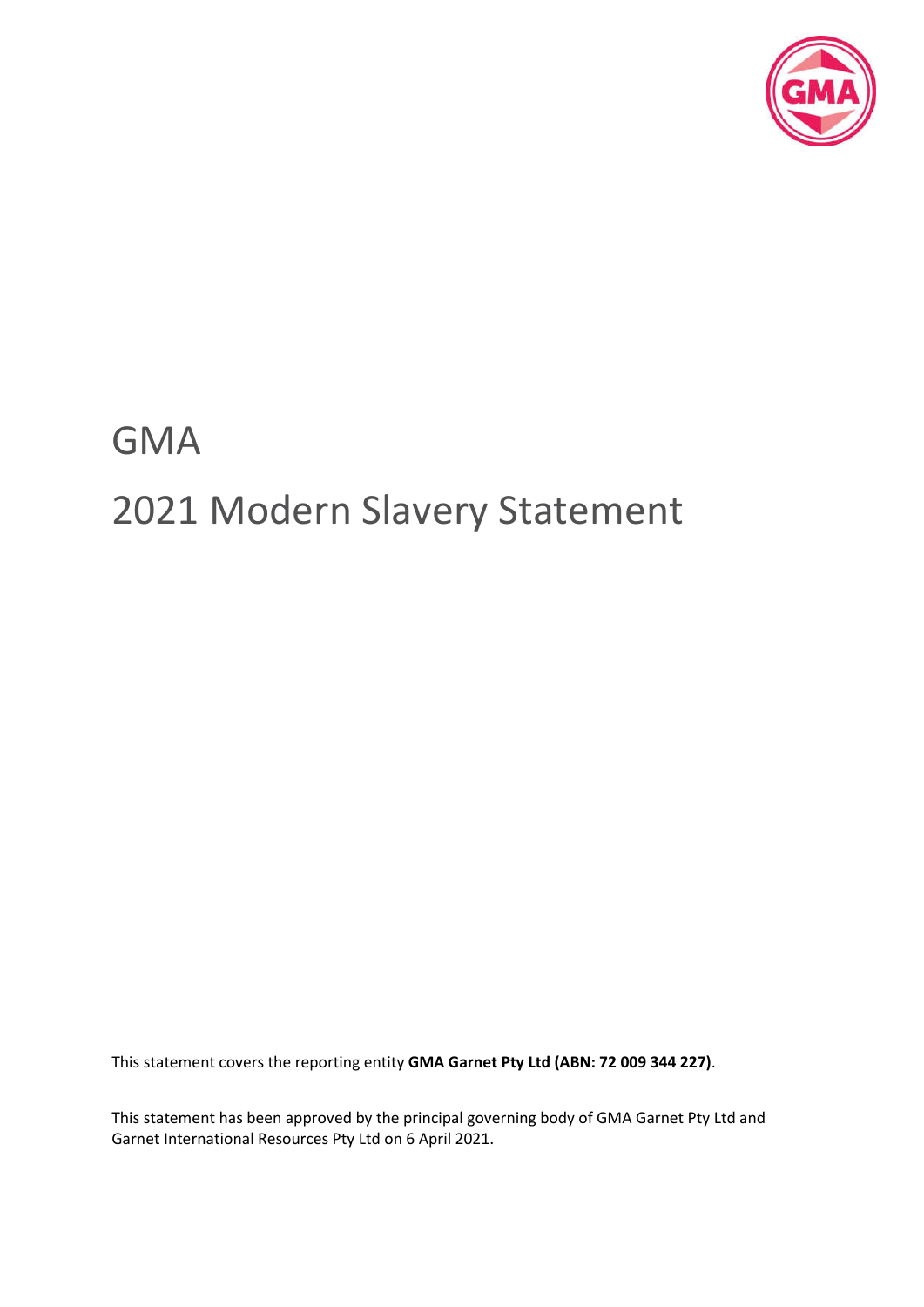

# **Introduction**

This statement has been prepared by Garnet International Resources Pty Ltd ("GIRL"), on behalf of the reporting entity GMA Garnet Pty Ltd, and applies to all other entities owned or controlled by GIRL (collectively, "GMA" or "GMA Garnet Group").

This is GMA's second modern slavery statement and has been prepared in accordance with the requirements of the Australian *Modern Slavery Act (2018*). This statement outlines actions taken by GMA between 1 January 2021 to 31 December 2021 (2021).

Grant Cox Chief Executive Officer GMA Garnet Group

This statement was approved by the Board on 6 April 2022.

*The below table outlines where the mandatory criteria of the Modern Slavery Act (2018) can be found within this statement.*

|          | <b>Mandatory requirements</b>                                                                                                                                                                                | <b>Relevant section</b>                          |
|----------|--------------------------------------------------------------------------------------------------------------------------------------------------------------------------------------------------------------|--------------------------------------------------|
| 1.<br>2. | Identify the reporting entity<br>Describe its structure, operations and supply chains                                                                                                                        | Introduction<br>About GMA                        |
| 3.       | Describe the risks of modern slavery practices in the operations<br>and supply chains of the reporting entity and any entities the<br>reporting entity owns or controls                                      | Our modern slavery risks                         |
| 4.       | Describe the actions taken by the reporting entity and any<br>entities that the reporting entity owns or controls to assess and<br>address these risks, including due diligence and remediation<br>processes | Our approach to managing modern<br>slavery risks |
| 5.       | Describe how the reporting entity assesses the effectiveness of<br>actions being taken to assess and address modern slavery risks                                                                            | Assessing the effectiveness of our actions       |
| 6.       | Describe the process of consultation with any entities the<br>reporting entity owns or controls                                                                                                              | Our approach to managing modern<br>slavery risks |
| 7.       | Any other relevant information                                                                                                                                                                               | Looking forward                                  |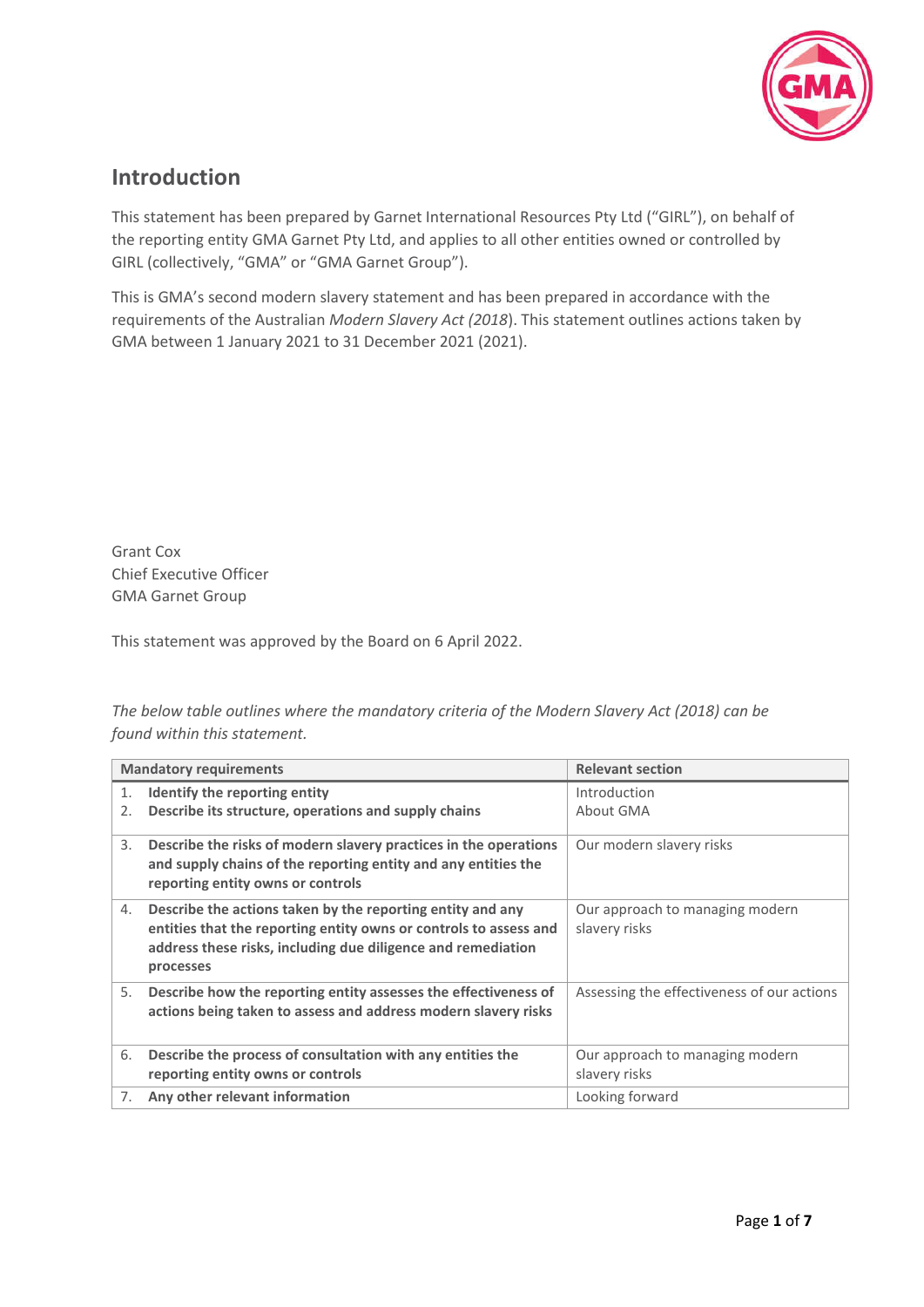

# **About GMA**

GMA is the trusted global leader in industrial garnet and has been providing the highest quality garnet abrasive to the waterjet cutting and protective coating industries for over 35 years.

GMA is the only global garnet supplier to manage the complete supply chain from source and processing through to international distribution. We operate mines and processing plants in Australia, the USA and the Middle East. GMA employees manage our operations, encompassing **13** offices, **two** garnet mines and **eight** processing plants, including **five** large scale recycling facilities, located across Asia Pacific, Europe, the Middle East and the Americas.

Our team of sales and technical experts work with our customers to understand their priorities and challenges. We deliver specialist advice and distribute a complete range of premium abrasive products to more than **80** countries from our own warehouses and a network of more than **100** distributor outlets.

## Structure and operations

GMA is headquartered in Perth, Australia, with operations globally. GMA's Australia and United States jurisdictions each employ around 150 people, of which 95% are local, each jurisdiction is home to one of our garnet mines and multiple processing plants with one central office in each jurisdiction.

Our United Arab Emirates and Saudi Arabia jurisdictions employ approximately thirty and sixty staff respectively, greater than 75% of our people in these locations are expatriate workers. Both jurisdictions are home to processing, distribution and recycling plants with one central office in each jurisdiction. Within these two locations, GMA provides accommodation to our people.

## Supply Chain

GMA is a global organisation with multifaceted operations and a diverse supply chain. Given the nature of our operations is varied, we procure a broad range of goods and services to support them. Our largest categories of procurement by spend continues to be road and marine freight, mining and construction and engineering services. To support our operations, we engage a relatively large number of diversified support services providers across our global operations to provide services such as cleaning and warehouse storage and management. To distribute our product, we also procure large volumes of packaging.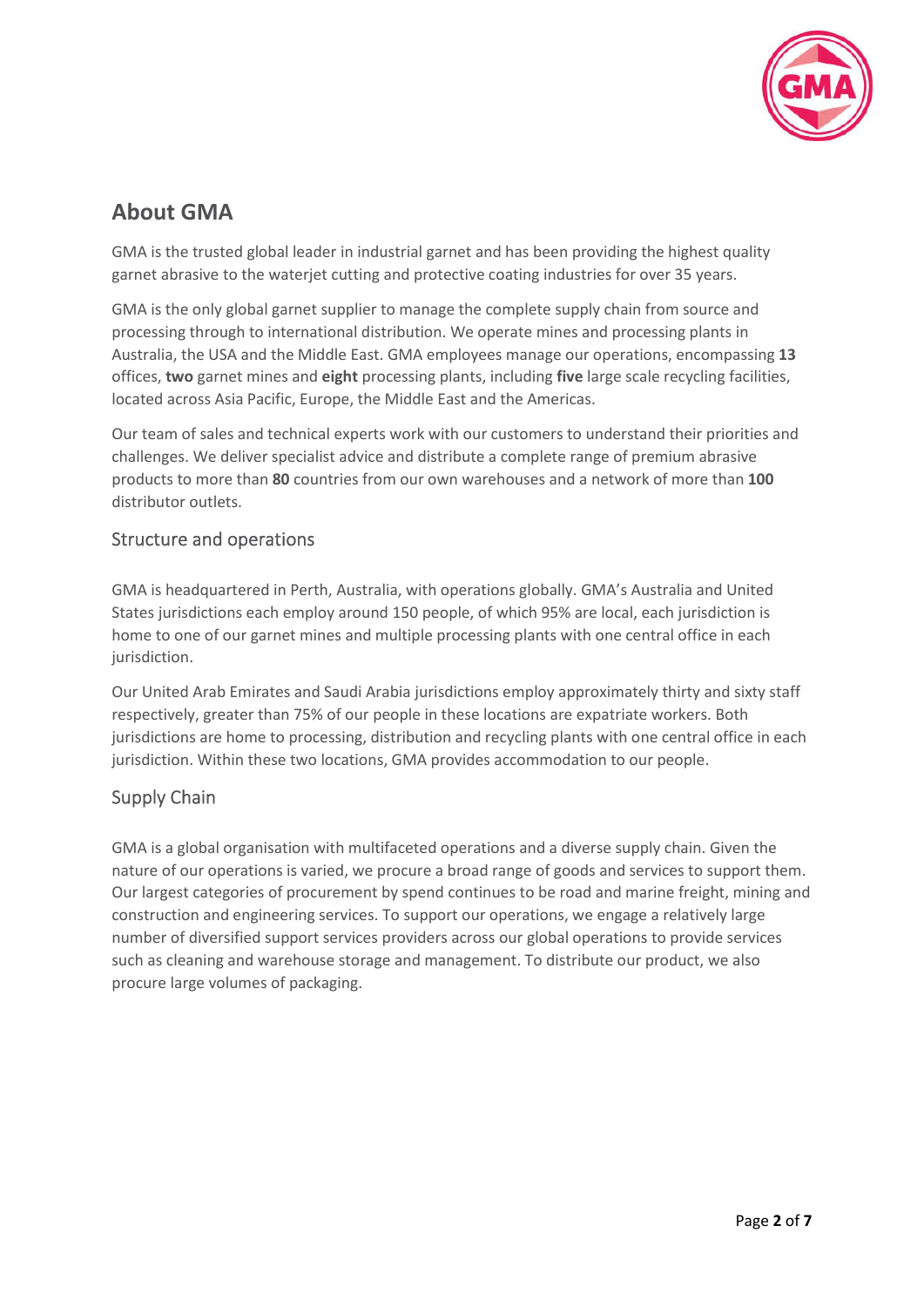

Outlined below are the countries we sourced from, and the typical types of industries we are procuring from.



| Countries            | Common supplier industries                                                               |  |  |  |
|----------------------|------------------------------------------------------------------------------------------|--|--|--|
|                      | Road and marine transport services<br>$\bullet$                                          |  |  |  |
|                      | Equipment and machinery<br>$\bullet$                                                     |  |  |  |
| <b>United States</b> | Construction & engineering services<br>$\bullet$                                         |  |  |  |
|                      | Diversified support services such as cleaning, warehouse services and waste<br>$\bullet$ |  |  |  |
|                      | management                                                                               |  |  |  |
|                      | Road and marine transport services<br>٠                                                  |  |  |  |
| Australia            | Consulting services<br>$\bullet$                                                         |  |  |  |
|                      | <b>Building products</b><br>$\bullet$                                                    |  |  |  |
|                      | Diversified support services such as cleaning and warehouse services<br>$\bullet$        |  |  |  |
|                      | Road and marine transport services<br>٠                                                  |  |  |  |
| United Arab Emirates | <b>Building products</b><br>٠                                                            |  |  |  |
|                      | Construction & engineering services<br>٠                                                 |  |  |  |
|                      | Road and marine transport services<br>$\bullet$                                          |  |  |  |
| Saudi Arabia         | Construction & engineering services<br>$\bullet$                                         |  |  |  |
|                      | Trading companies and distributors<br>٠                                                  |  |  |  |
|                      | Equipment and machinery<br>٠                                                             |  |  |  |
| All others           | Various<br>٠                                                                             |  |  |  |

# **Our modern slavery risks**

The findings of the inherent risk assessment and consultation process conducted in 2020 enabled us to form a view of the current level of modern slavery risk across our operations and supply chains.

Our operational and supply chain risk areas are outlined below.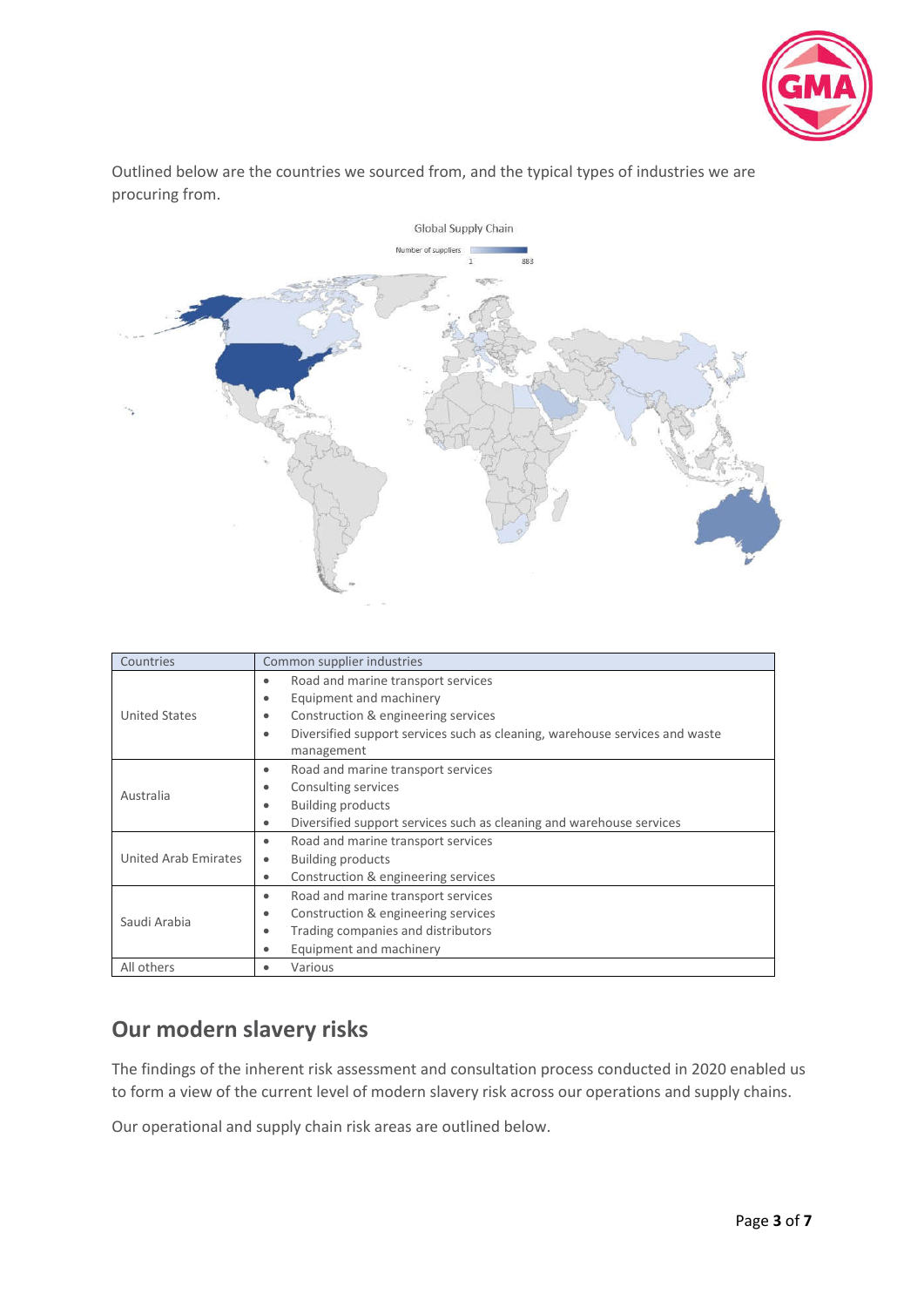

## **Operations**

#### *Lower risk operations*

Our operations in Australia and the United States continue to present a low inherent risk of modern slavery, largely pertaining to the strong regulatory environments relating to labour rights.

Both the Australian and US operations employ predominantly local workers who typically live in the nearby towns of the operations, which further supports a lower risk level of modern slavery.

Whilst these countries present a lower level of modern slavery risk, there is still a risk of occurrences of modern slavery such as forced labour, and therefore we recognise that we must continue to maintain an active view of the labour practices across all of our global operations.

#### *Higher risk operations*

Our operations in Saudi Arabia and the United Arab Emirates continue to carry the highest inherent risk of modern slavery across our global operations due to a combination of the industry and geographical risk factors associated with the nature and location of these operations. We recognise that the employment arrangements of our expatriate team members heighten the inherent risk of modern slavery and labour rights issues more broadly, such as debt bondage through deceptive recruitment practices which is a widely known issue pertaining to the recruitment of overseas workers into the Gulf states.

At GMA, we recruit our employee workforce directly and we work in small teams where we maintain active oversight over our people to ensure their labour rights are upheld. Occasionally, we subcontract casual workers within the Jebel Ali Free Zone through available recruitment agency channels. Whilst we ensure that the labour protections of these people within our operations are maintained, we have limited access to the employment arrangements of these workers by the agencies and recognise that this presents a heightened risk of modern slavery, such as debt bondage. Increasing the visibility over the labour rights of our casual workforce is an area in which we plan to continue to improve through engaging with these agencies in the years ahead.

Due to employment visa requirements in the jurisdictions in which we operate, employees are typically contracted to remain on site for extended periods of time (typically 1 to 2 years at a time) and we recognise that this inherently heightens the vulnerability of workers which may raise concerns of modern slavery practices. However, in the case of unforeseen circumstances where an employee wishes to travel back to their home country within their period of work, our local management teams endeavour to support employees where possible. Furthermore, we are committed to taking ongoing actions to mitigate risks of exploitative practices and will seek opportunities to provide additional support to workers should they choose to leave before the completion of their contract under their employment visa.

## Supply chain

Our initial inherent supplier risk assessment included 1,783 tier 1 suppliers. The assessment identified 3% of suppliers with a high inherent risk of modern slavery, 8% with a medium-high risk, 20% with a medium risk and the remaining 69% with a medium-low risk.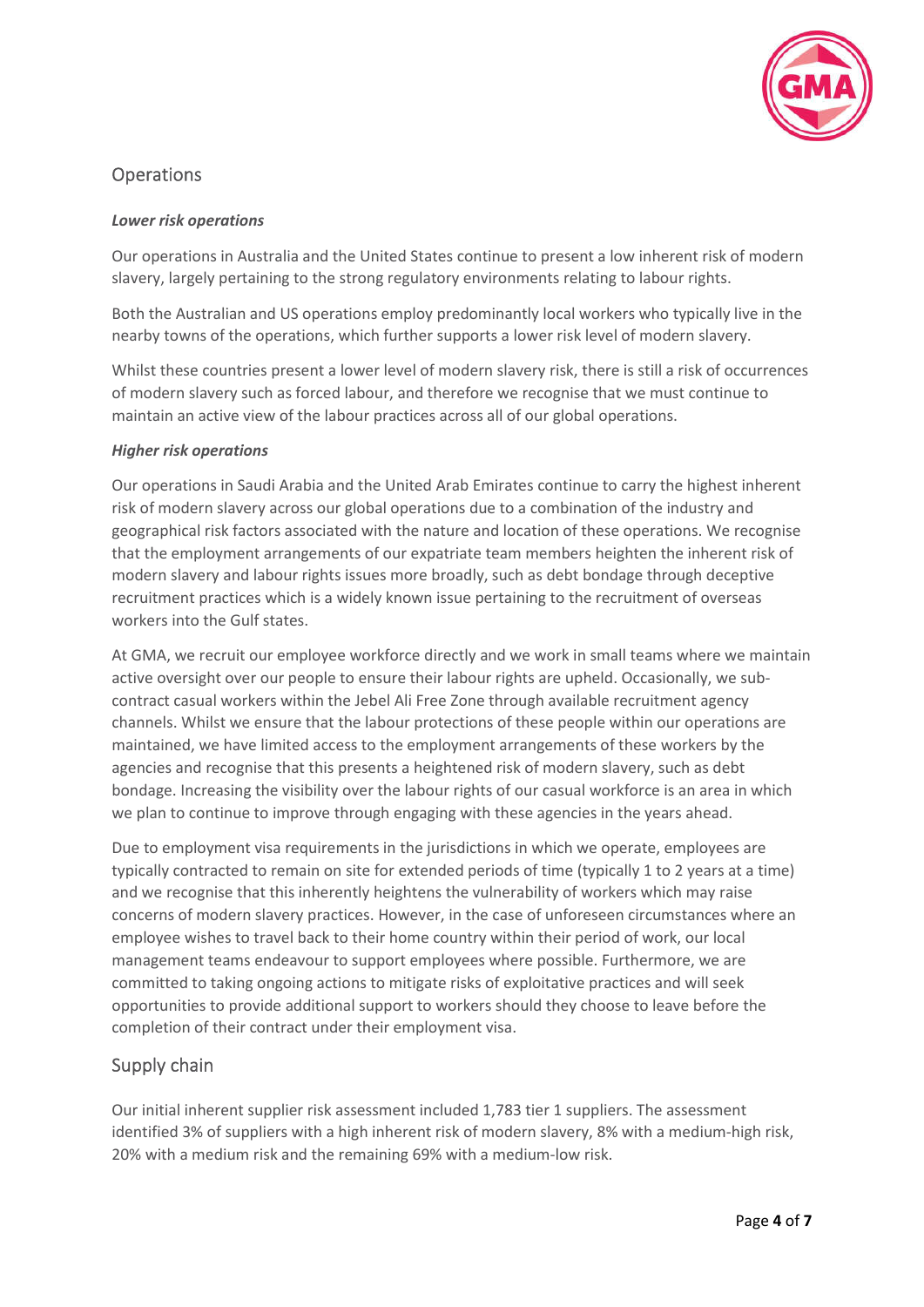

98% of our suppliers are based in four countries, the U.S (50%), Australia (30%), United Arab Emirates (9%) and Saudi Arabia (9%). As described within the operational risks above, the United Arab Emirates and Saudi Arabia present a higher inherent risk and are therefore considered our areas of priority risk within our sourcing activities.

The risk factors considered within the assessment of inherent industry risks include, among others, the following:

- Skill level required to perform the work
- Labour intensity of the work to produce outputs
- Presence of sub-contracting and opaque intermediaries
- Prevalence of vulnerable workers such as migrant labour

Of the high-risk suppliers identified, 35% of these were found to be within the marine freight industry, providing marine transport services to GMA. While the marine freight industry is typically regulated, due to the limited visibility over how the seafarers labour rights are being upheld on the ships, and often limited access to channels for seafarers to report grievances, there is a heightened risk of exploitative labour practices, including forced labour.

In addition to marine freight, GMA's suppliers within the below industries also present a high inherent risk of modern slavery:

| Industry                                  | $%$ of<br>Spend | <b>Higher risk</b><br>sourcing<br>countries | <b>Description</b>                                                                                                                                                                                                                                                                                                                                                                                                                                                                                       |
|-------------------------------------------|-----------------|---------------------------------------------|----------------------------------------------------------------------------------------------------------------------------------------------------------------------------------------------------------------------------------------------------------------------------------------------------------------------------------------------------------------------------------------------------------------------------------------------------------------------------------------------------------|
| Road<br>transport<br>(trucking)           | 21              | United Arab<br>Emirates,<br>Saudi Arabia    | Road transport services in the UAE and Saudi Arabia were identified to<br>present a high inherent risk of modern slavery due to a combination of<br>industry and geographical modern slavery risks. The inherent modern<br>slavery risk is considered to be high due to a number of factors, which<br>include, among others, the low skilled nature of the work, prevalence of<br>migrant workers and the known controversies of forced labour in the<br>trucking industry and the UAE and Saudi Arabia. |
| <b>Diversified</b><br>support<br>services | $\overline{2}$  | United Arab<br>Emirates,<br>Saudi Arabia    | Support services, such as cleaning services, is well known for<br>controversies pertaining to exploitation and modern slavery. The<br>industry is vulnerable to modern slavery practices due to risk factors<br>such as the high proportion of migrant labour employed, the presence<br>of sub-contracting and the low skilled nature of the work. The inherent<br>risk is heightened further by the high inherent modern slavery risks<br>associated with the UAE and Saudi Arabia.                     |

# **Our approach to managing modern slavery risks**

GMA is committed to taking meaningful actions to address risks of modern slavery across our operations and supply chain. We recognise that there is still significant work to be done in order to deliver on this commitment, and we will continue to assess actions that we can take to address these risks.

## Our 2021 actions

During the 2021 reporting period we undertook the following actions to assess and address modern slavery risks across our operations and supply chain: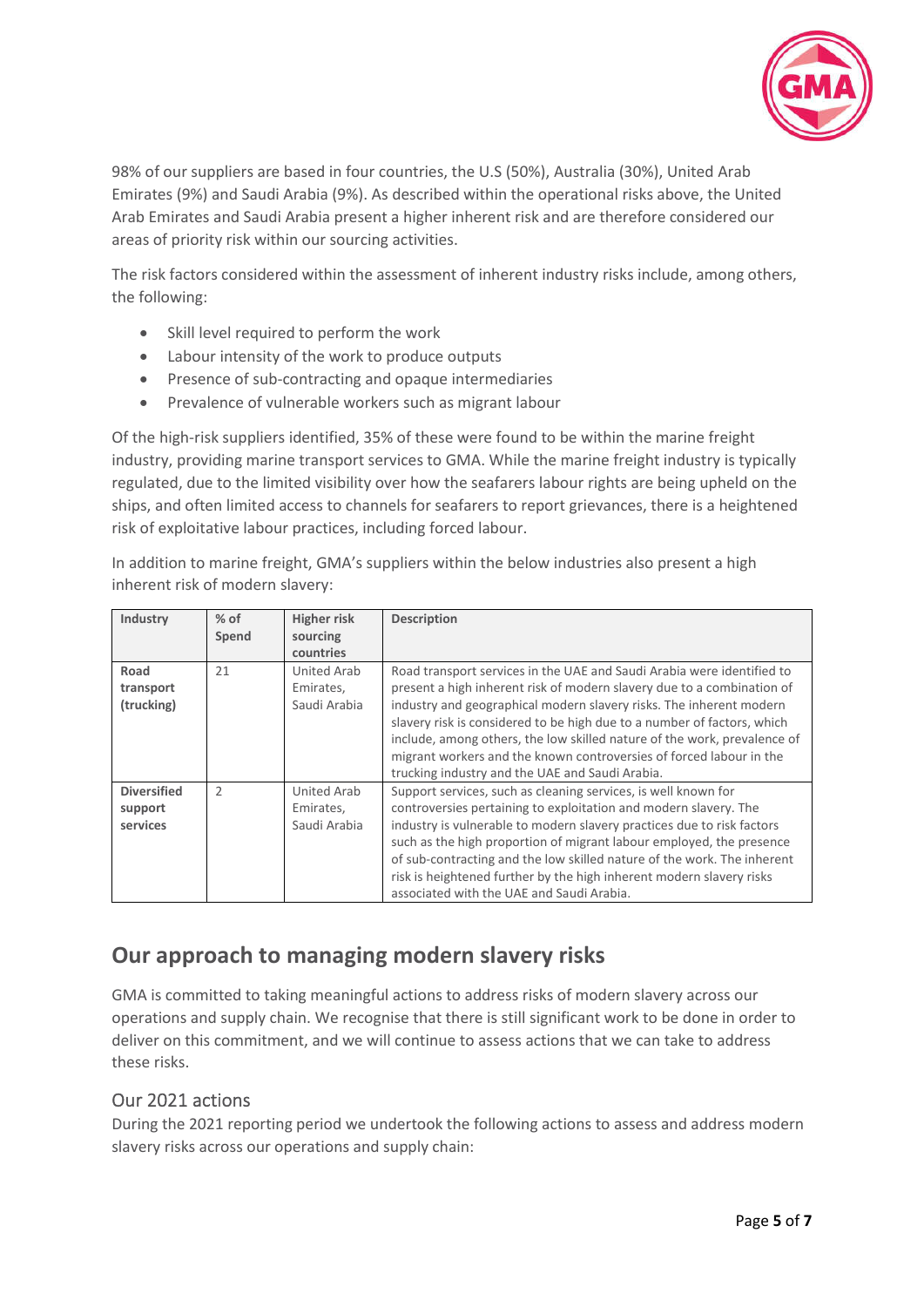

- 1. Continued supplier engagement to encourage our suppliers' alignment to GMA's modern slavery standards.
- 2. Rolled out modern slavery standards to new suppliers throughout the supplier onboarding process, except in the United States.
- 3. Developed and rolled out our formal modern slavery policy to all regions except the United States.
- 4. Rolled out GMA's Whistle-blower Policy to all non-Australian sites, except the United States.
- 5. Conducted modern slavery training for key personnel, including outlining the requirements for onboarding new vendors, except in the United States.
- 6. Continued to undertake due diligence activities over higher risk operations and suppliers.

## Governance

Our approach to managing modern slavery risk is governed by our Chief Executive Officer. The day to day management is currently informal and given the decentralised management of employees across the Group, we recognise the need for a set of centralised controls specific to modern slavery risk to provide greater oversight and to ensure the successful implementation of processes. To support this process, we are committed to taking appropriate steps to integrate modern slavery responsibilities into the existing roles of key personnel across the business on a continuing basis.

#### Procurement practices

During 2021 we commenced the integration of modern slavery due diligence into GMA's procurement processes through the roll out of our modern slavery policy, the embedding of a modern slavery questionnaire in our vendor procurement documents, and the training of relevant staff in these policies and procedures.

This integration and training will continue on an ongoing basis, and we will review and revise our process as we identify new ways to help mitigate our modern slavery risks.

#### **Grievances**

GMA completed the roll out of our Whistle-blower policy to all non-Australian sites in 2021, with the exception of the United States which, when completed in 2022, will result in the completion of the roll out globally. This policy includes the ability for employees to raise grievances and concerns to either a manager in their local jurisdiction, directly to a senior executive in Australia, or anonymously via an email address.

# **Assessing the effectiveness of our actions**

Going forward, we will continue to undertake activities to monitor, report and evaluate our current processes to assess the ongoing effectiveness of our modern slavery approach and drive continual improvements.